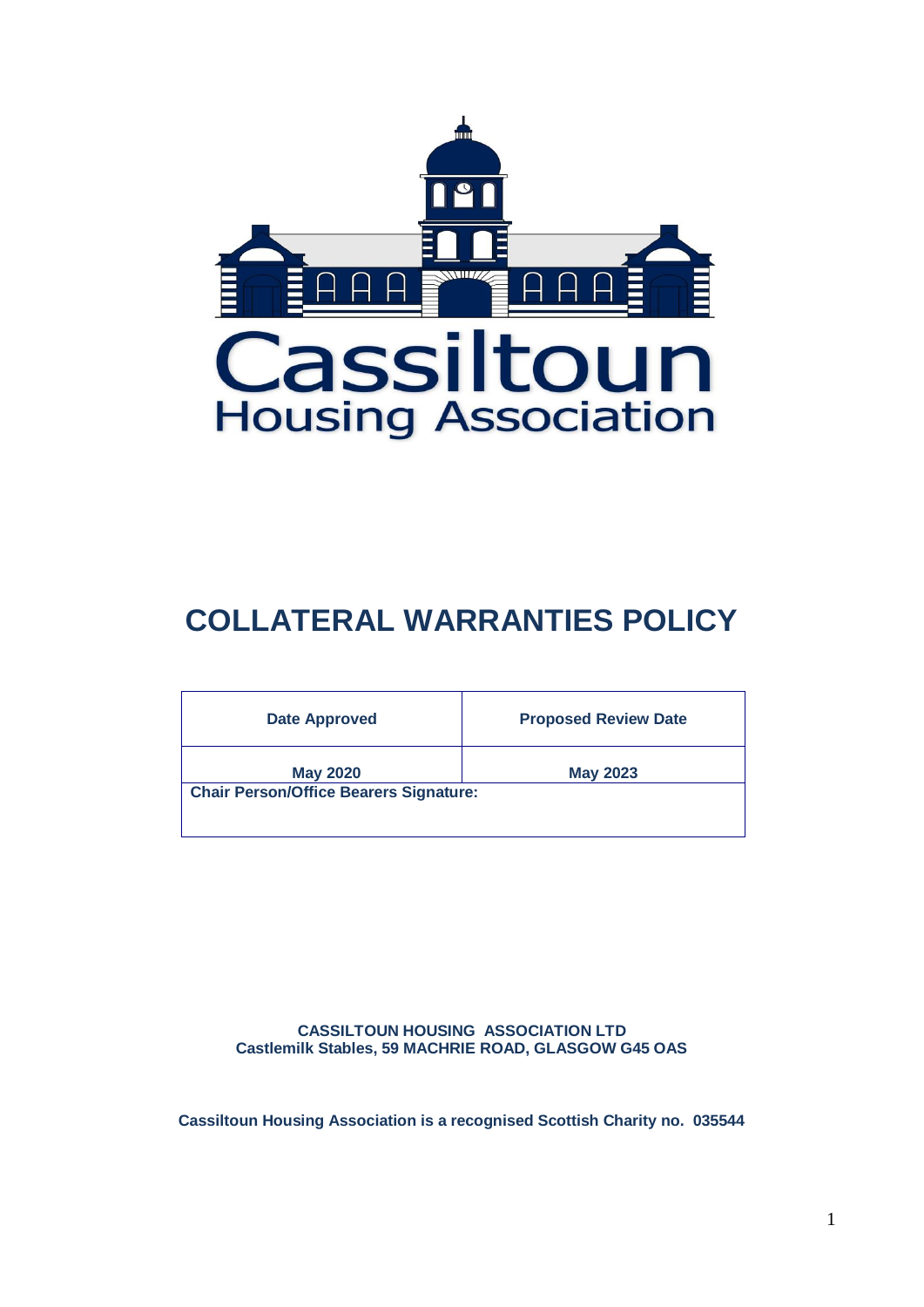### **COLLATERAL WARRANTIES POLICY**

# **1.0 POLICY OBJECTIVES**

- 1.1 The objective of this policy is to ensure that the Association's interests are protected and that a clear and concise document is provided to avoid any doubt as to the requirements of the Association.
- 1.2 This policy clarifies Cassiltoun's requirements in terms of securing warranties from designers on major developments where CHA is not directly employing the designers.

# **2.0 LEGAL AND REGULATORY FRAMEWORK**

2.1 As a registered social landlord, Cassiltoun HA must comply with the Regulatory Standards of Governance and Financial Management set out by Scottish Housing Regulator. Standard 4 is of relevance to this Policy.<sup>1</sup>

## Standard 4

*The governing body bases its decisions on good quality information and advice and identifies and mitigates risks to the organisation's purpose.* 

2.2 Collateral warranties protect the interests of Cassiltoun HA by creating a contractual relationship with designers where otherwise and with whom it would have no direct relationship and therefore no recourse to, should problems arise in the future with the design.

## **3.0 EQUAL OPPORTUNITIES STATEMENT**

3.1 We recognise our pro-active role in valuing and promoting diversity, fairness, social justice and equality of opportunity by adopting and promoting fair policies and procedures. We will check this policy and associated procedures regularly for their equal opportunity implications, taking appropriate action to address inequalities likely to result or resulting from the implementation of the policy and procedures. We are committed to providing fair and equal treatment to all applicants including tenants and will not discriminate against any on the grounds of race, colour, ethnic or national origin, religion, age, gender, sex, sexual orientation, marital status, family circumstances, employment status or physical ability.

### **4.0 RESPONSIBILITY**

1

- 4.1 It shall be the responsibility of the Association's Development Consultant to liaise with the Association's Cost Consultant to ensure that the requirement for all necessary collateral warranties are included within contract documents.
- 4.2 It shall be the responsibility of the Association's Development Consultant to ensure Collateral Warranties are in place prior to a main contractor commencing on site.

*<sup>1</sup> [https://www.housingregulator.gov.scot/media/1350/regulatory-framework-regulation-of-social-housing-in](https://www.housingregulator.gov.scot/media/1350/regulatory-framework-regulation-of-social-housing-in-scotland-february-2019-website.pdf)[scotland-february-2019-website.pdf](https://www.housingregulator.gov.scot/media/1350/regulatory-framework-regulation-of-social-housing-in-scotland-february-2019-website.pdf)*